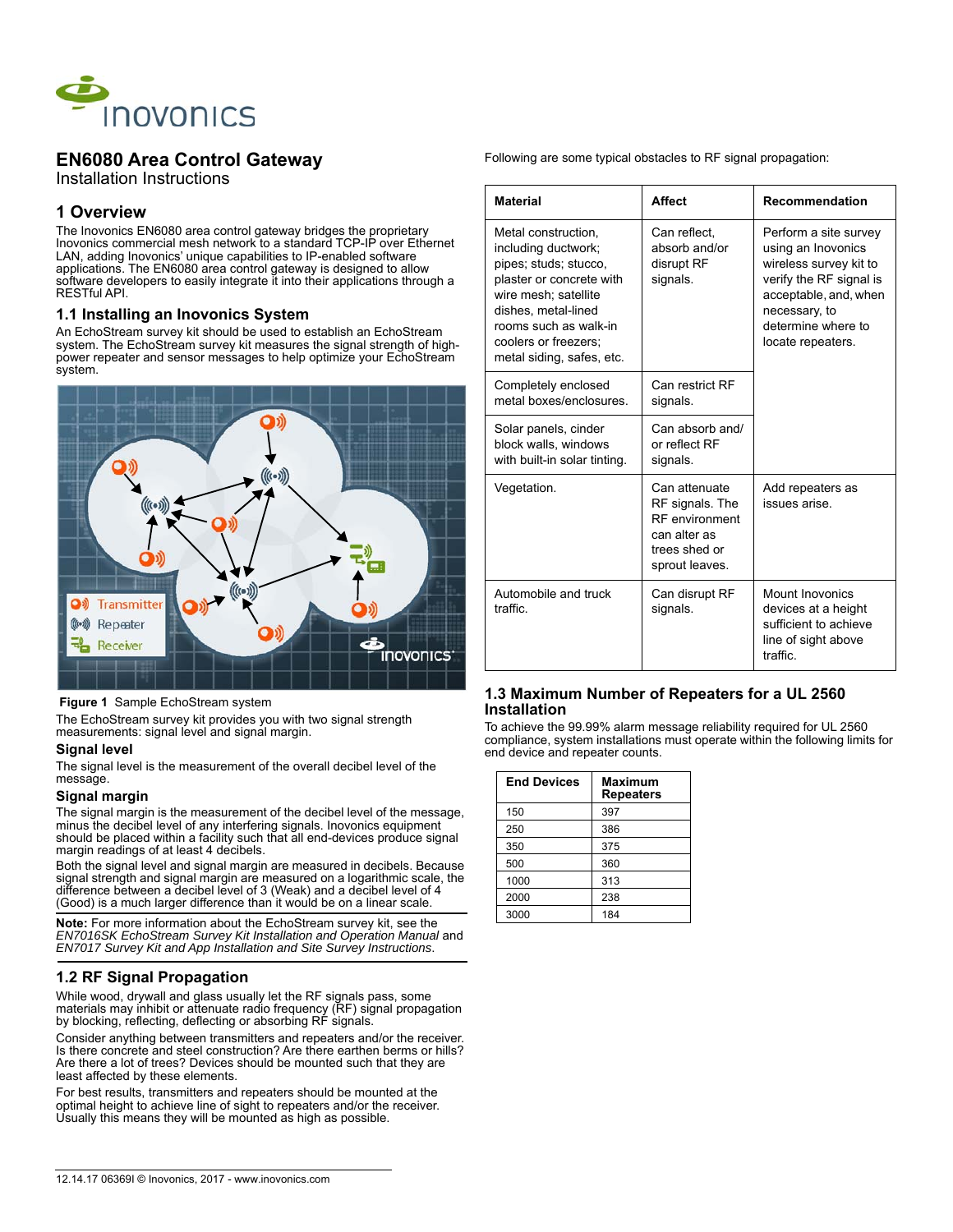### **1.4 Inovonics Contact Information**



If you have any problems with this procedure, contact Inovonics technical services:

- E-mail: support@inovonics.com.
- Phone: (800) 782-2709; (303) 939-9336.

### **1.5 EN6080 Area Control Gateway Front Panel**



 **Figure 2** EN6080 area control gateway front panel **A** Power LED **B** Radio LED **C** LAN LED

#### **Operation LEDs**

Power LED: Green indicates the presence of line power or power over Ethernet.

Radio LED: Green indicates that the device is decoding messages from the EchoStream wireless network.

LAN LED: Green indicates Ethernet link; flashing indicates Ethernet activity.

## **1.6 EN6080 Area Control Gateway Internal Components**



 **Figure 3** EN6080 area control gateway internal components

- **A** Wall mount holes **B** Housing cover release **C** Power connection
- 
- screw<br>E Operation LEDs **D** RJ45 Ethernet jack **E** Operation LEDs **F** Diagnostic LEDs
	-
- terminal block **G** Reset button **H** Cabling port **I** Wall tamper mounting hole
	-
- **J** Housing tamper switch **K** Cabling tie loop **L** Battery holder **M** Frequency band selection pins **N** Factory reset pins

#### **Diagnostic LEDs**

Static LED: Yellow indicates the EN6080 is using a static IP address other than the default; green indicates the EN6080 is using a dynamic IP address obtained from the network; no illumination indicates the EN6080 has been configured to use a dynamic IP address but has not obtained one from the network, or is using the default static IP address, or there is no Ethernet connection.

Alarm LED: Red indicates an alarm in the EchoStream wireless network. Fault LED: Yellow indicates a tamper, low battery or repeater line power loss fault in the EchoStream wireless network.

#### **1.7 What's in the Carton**

- One CR1220 memory backup battery.
- Five drywall anchors.
- Five mounting screws.

### **2 Installation and Startup**

#### **2.1 Installation Notes**

- These products are designed to be maintained by professional security technicians.
- Products are tested for indoor use.
- All products should be manually tested weekly.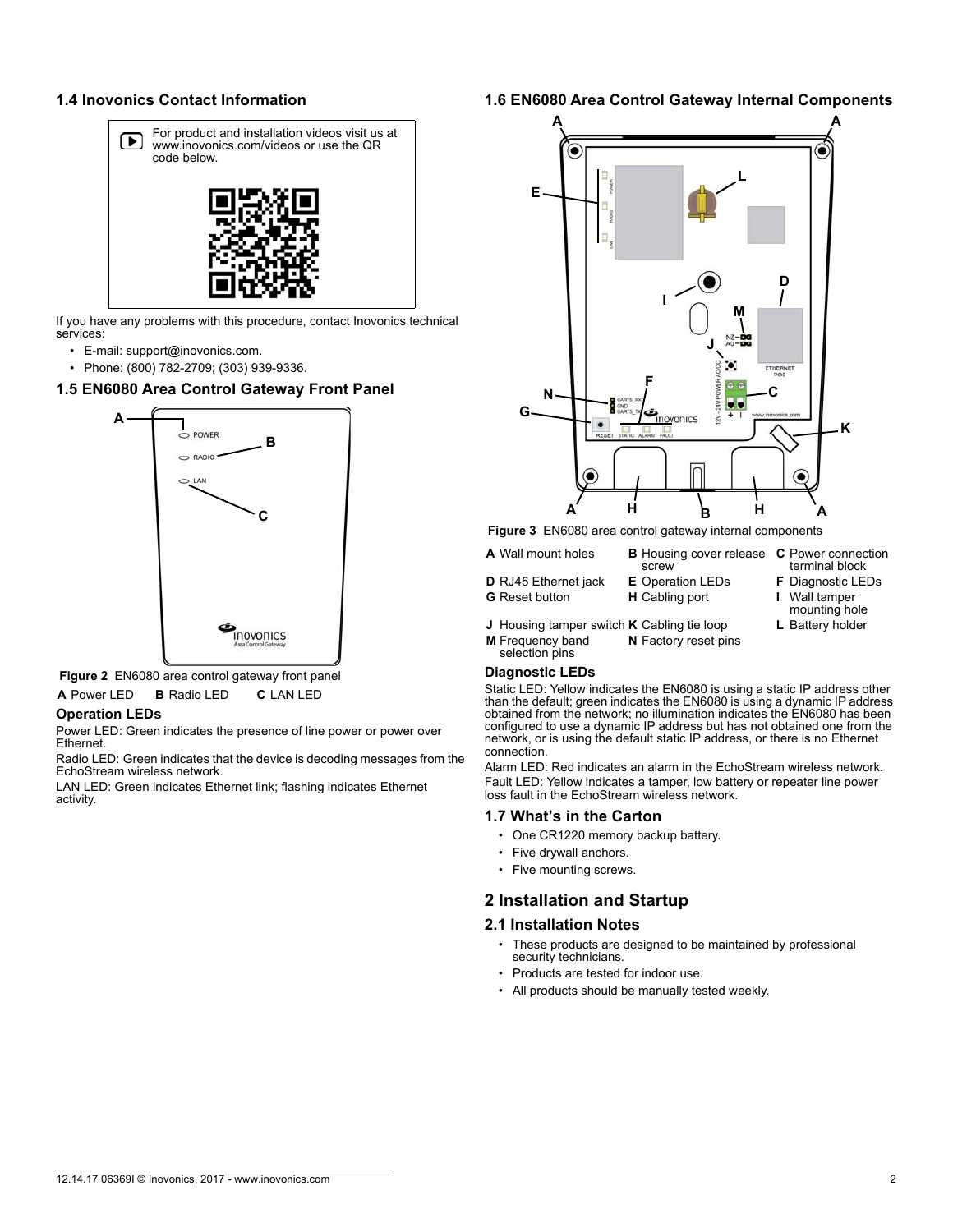### **2.2 Connect Power Cabling and Install Memory Backup Battery**

**Note:** The EN6080 area control gateway is Power over Ethernet (PoE) capable on any network supporting the IEEE 802.3at-2009 PoE+ standard, and using a PoE switch. Power over Ethernet will only function when line power is not present.

To use line power, you will need to connect a power source to the EN6080 area control gateway. To do so:

- **1.** Use a Phillips screwdriver to loosen the housing cover release screw (Figure 3).
- **2.** Lift the cover off the hinges on the top of the housing.
- **3.** Route the power cabling through the cabling ports on the bottom of the housing (Figure 3).
	- If not using the ACC608 14 VAC/20VA transformer, use 14-22 gauge wire for all cabling.

**Note:** For UL 2560 installations, all cabling must be UL Listed or Recognized, Class 2 wire suitable for the application. If connecting cabling to an AC power source, such as the ACC608 transformer, use twoconductor 14-22 AWG stranded-tinned copper, rated 300 volts, 60°C minimum.

**4.** Connect to the power connection terminal block.

- If connecting cabling to an AC power source, ensure polarity corresponds to the  $+$  and - connections; an AC power source does not require specific polarity and can use either connection.
- Ensure torque on the screw terminals does not exceed 0.35 0.4 Nm (3.1 - 3.5 inch-pounds).
- **5.** Insert the memory backup battery in the battery holder (Figure 3).

**Note:** It is a best practice to install the backup battery just prior to powering on the EN6080 area control gateway. The backup battery must be installed to ensure operation.

**6.** Connect the power cabling to your power source.

The power source must be 12-24 VAC or VDC. The power supply must be unswitched, uninterrupted and regulated.

**Note:** For UL 2560 installations, a Class 2 plug-in transformer, rated 14VAC/120VAC-20VA, must be used with the EN6080 area control gateway if Power over Ethernet is not provided. Approved Class 2 transformers include the MPI-NEO Co., Ltd., Model W48A-K1429-2T transformer available from Inovonics as part number ACC608, as well as the Good Power Electronics, Ltd., Model T48141428V010G or T48141428V020G transformers.

### **2.3 Connect Ethernet Cabling**

**Note:** For UL 2560 installations, a UL Certified PoE switch or injector must be used if the EN6080 area control gateway is to be powered with PoE.

The EN6080 area control gateway connects to network components in a wired local area network (LAN) using the RJ45 Ethernet jack. To connect to a LAN:

- **7.** Connect one end of a RJ45 Ethernet cable to the RJ45 Ethernet jack on the EN6080 area control gateway (Figure 3).
- **8.** Route the Ethernet cable through the cabling ports on the bottom of the housing (Figure 3).
- **9.** Connect the other end of the RJ45 Ethernet cable to an RJ45 Ethernet jack connected to your LAN.
- **10.** To relieve stress on the Ethernet and power cabling, secure it to the cabling tie loop with a tie (Figure 3).

### **2.4 Mount the EN6080 Area Control Gateway**

**Caution:** Mount the EN6080 area control gateway in a location removed from metal. Metal objects (duct work, wire mesh screens, boxes) will reduce RF range.

**Caution:** Per FCC RF exposure requirements, the EN6080 should be mounted in a location where it will be no closer than 100 cm from nearby persons.

**Note:** To meet UL 2560 requirements, the EN6080 area control gateway must be mounted in a manner that allows the cable openings to face downward.

The EN6080 area control gateway includes a wall tamper. If the EN6080 area control gateway is removed from the wall, the cutout on the back of the housing will detach, activating a tamper alarm. The wall tamper will only work if the EN6080 area control gateway is properly installed. To ensure the EN6080 is properly installed, carefully follow the mounting instructions:

**11.** If mounting the EN6080 area control gateway to drywall, install the drywall anchors included in the installation packet.

**Caution:** If the EN6080 area control gateway is mounted to drywall, the drywall anchors must be used. Without the drywall anchors, the back tamper will not activate if the device is removed from the wall.

- **12.** Use four of the provided screws to mount the EN6080 area control gateway, making sure the EN6080 area control gateway is flush with the wall (Figure 3).
- **13.** Attach one of the provided screws to the wall through the wall tamper mounting hole (Figure 3).

**Caution:** Tighten the wall tamper screw to a snug fit without over-tightening it. Overtightening the wall tamper screw can break the wall tamper cutout, disabling the wall tamper.

- **14.** Check that the housing tamper spring is in place and makes contact with the top of the housing (Figure 3).
- **15.** Close the housing.

**16.** Tighten the housing cover release screw.

#### **2.5 Setup and Configuration**

**17.** Navigate to http://www.inovonics.com/product/area-control-gateway/ to access the *EN6080 Area Control Gateway User Manual* which will guide you through setup and configuration. Instructions for connecting to the EN6080 area control gateway are included.

## **3 Reset to Factory Defaults**

**Caution:** If a factory reset is performed with the battery removed, the EN6080 may lose its serial number. Perform the factory reset procedure only with the battery installed.

The EN6080 area control gateway may need to be reset to factory defaults for any of the following reasons:

- The area control gateway was configured with an invalid network setting.
- The administration password has been forgotten.
- The area control gateway will be redeployed in a different system.

Restoring the area control gateway will permanently delete the following: all registered devices, partitions, contact information, passwords, the IP address, NTP servers, and all log entries.

The user-configured NID will be retained, and factory settings for the IP address, NTP servers, and administrator passwords will be restored. To reset the area control gateway to factory defaults:

**1.** Use a Phillips screwdriver to loosen the housing cover release screw (Figure 3).

- **2.** Lift the cover off the hinges on the top of the housing.
- **3.** Disconnect external power and Ethernet.
	- If using PoE, only disconnect the Ethernet.
- **4.** Remove the selection jumper from the bottom two factory reset pins, marked GND and UART5\_TX (Figure 3).
- **5.** Place the selection jumper on the top two factory reset pins, marked UART5\_RX and GND.
- **6.** Connect external power and Ethernet.
- **7.** Press and release the reset button (Figure 3).

**Note:** After approximately 10 seconds, the power LED should blink slowly, indicating a successful factory reset. If the LED is blinking rapidly, check the jumper position and repeat the reset.

- **8.** Disconnect external power and Ethernet.
	- If using PoE, only disconnect the Ethernet.
- **9.** Remove the selection jumper and replace it in its original position on the bottom two factory reset pins, marked GND and UART5\_TX .

#### **10.** Connect external power and Ethernet.

**Note:** The area control gateway will not operate normally until the jumper has been restored to its original, normal position and power is removed and restored.